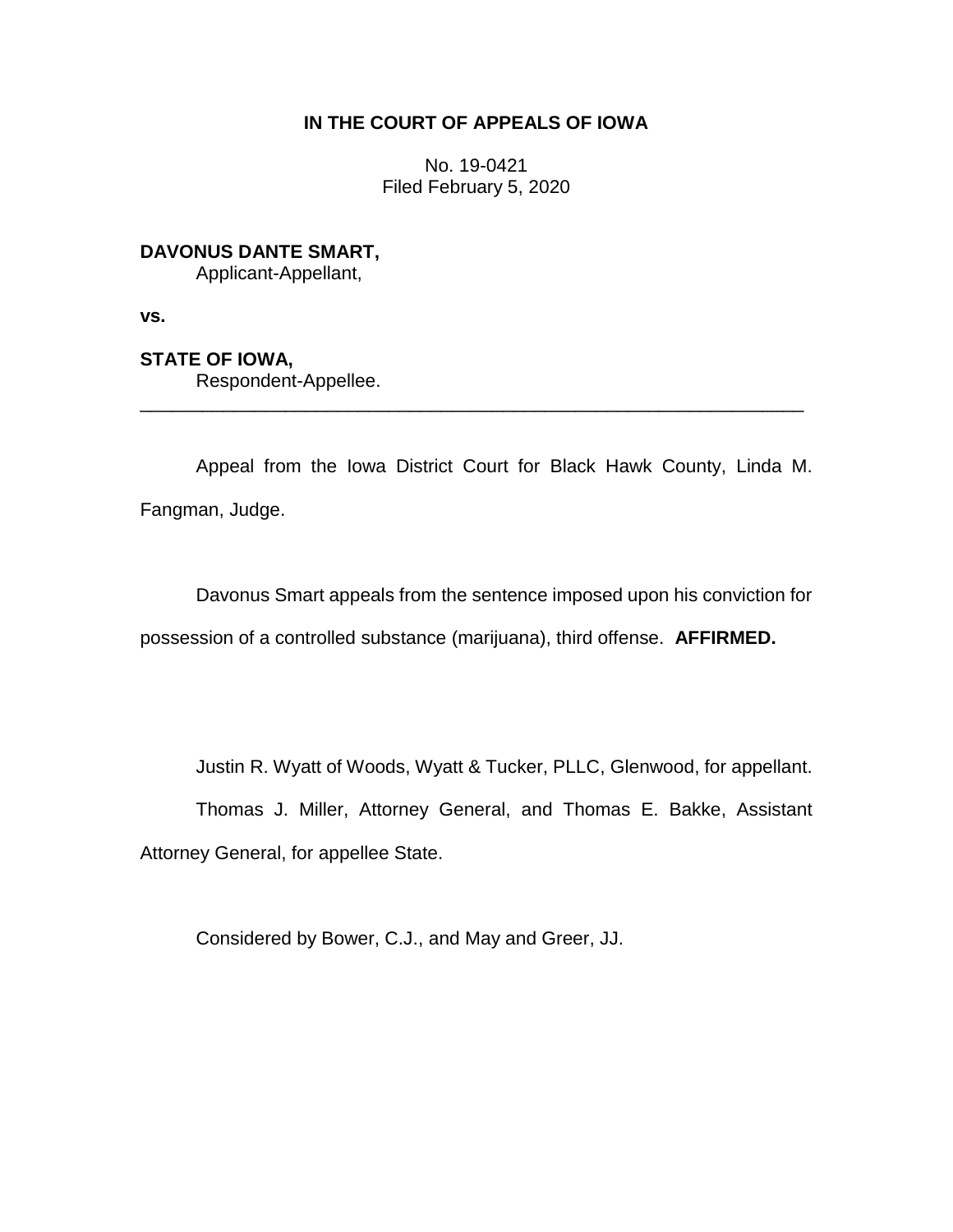#### **BOWER, Chief Judge.**

 $\overline{a}$ 

Davonus Smart pleaded guilty to possession of a controlled substance (marijuana), third or subsequent offense, in violation of Iowa Code section 124.401(5) (2017). The court imposed a two-year term of incarceration which was suspended—informal probation for two years, a \$625 fine, a thirty-five percent surcharge, and \$125 for a law enforcement initiative surcharge.<sup>1</sup>

On appeal, $<sup>2</sup>$  Smart argues the court abused its discretion by imposing the</sup> minimum fine and that his written guilty plea with unidentified written notations on it should be set aside. $3$ 

When "the sentence imposed is within the statutory maximum, we will only interfere if an abuse of discretion is shown." *State v. Thacker*, 862 N.W.2d 402, 405 (Iowa 2015) (citation omitted). In *State v. Thompson*, 856 N.W.2d 915, 921 (Iowa 2014), our supreme court held, "[I]f the defendant waives reporting of the sentencing hearing and the court fails to state its reasons for the sentence in the written sentencing order, the court has abused its discretion, and we will vacate the sentence and remand the case for resentencing."

<sup>&</sup>lt;sup>1</sup> Neither the acceptance of the plea nor sentencing involve a recorded hearing. Thus, our record is limited to the filed documents.

 $2$  The State argues Smart has no right to appeal from his plea of guilty based on the newly-enacted amendments to Iowa Code section 814.6(1)(a) (2019) (eliminating a defendant's right to appeal from a guilty plea unless the defendant is convicted of a class "A" felony or establishes good cause). Because Smart's appeal was pending before the effective date of the amendment—July 1, 2019—it is not applicable here. *State v. Macke*, 933 N.W.2d 226, 231 (Iowa 2019).

<sup>&</sup>lt;sup>3</sup> The written guilty plea notes a minimum fine of \$625 fine; Smart objects to the word "imposed" and initials "JLW" that appears in pen next to the number. Smart contends the initials do not correspond to any involved individual. The State asserts the assistant county attorney on the case was Jeremy L. Westendorf, whose initials are J.L.W.